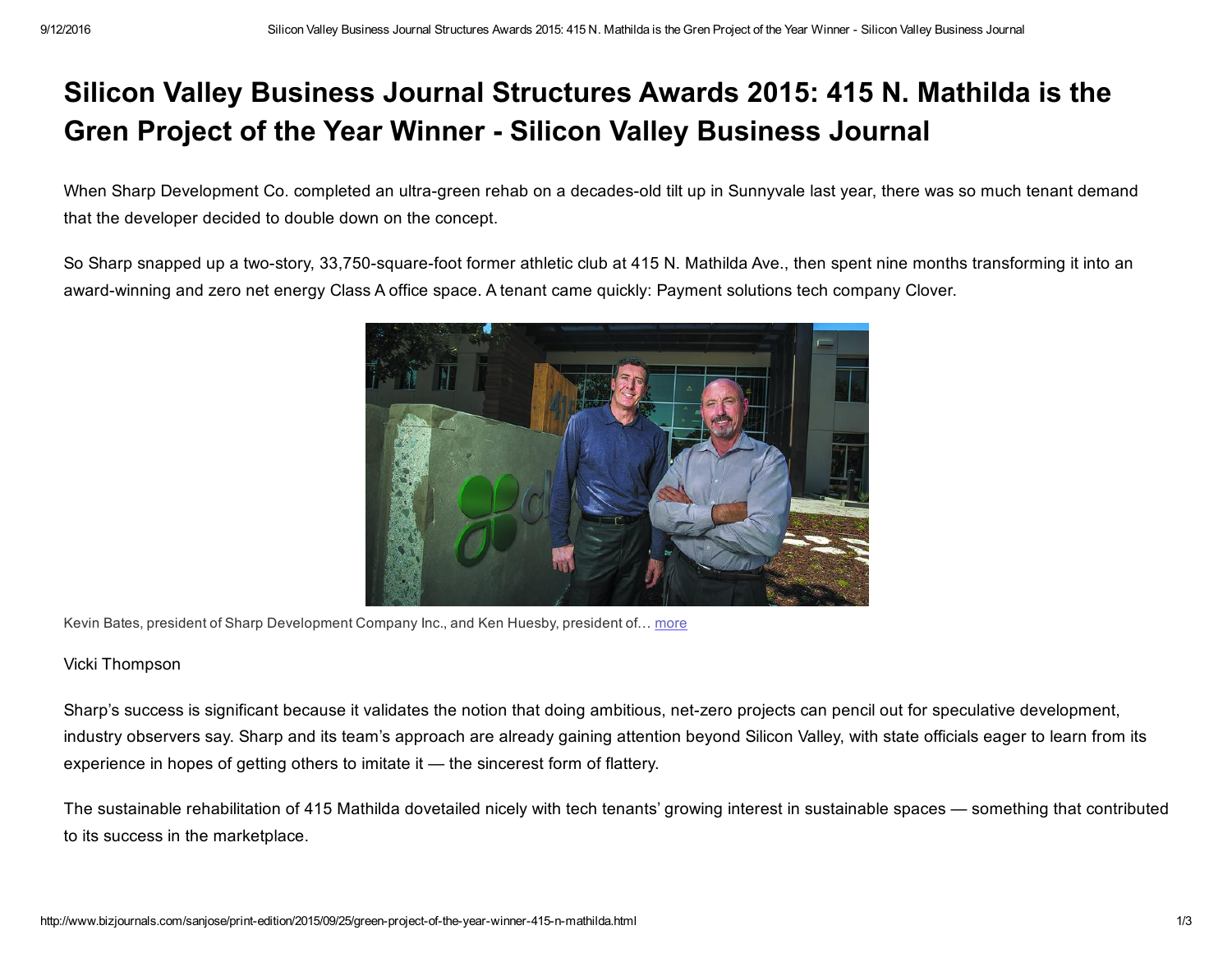9/12/2016 Silicon Valley Business Journal Structures Awards 2015: 415 N. Mathilda is the Gren Project of the Year Winner - Silicon Valley Business Journal

The new project at 415 Mathilda is both a sequel to the initial project at 435 Indio Way, and a different animal altogether, with the team learning new things about how to best renovate a building constructed for a different era.

"There were some materials that took us six months to figure out how to integrate well with Indio that we were able to implement immediately on 415 Mathilda, but this building has a lot more structural work," said Kevin [Bates,](http://www.bizjournals.com/sanjose/search/results?q=Kevin%20Bates) president of Sharp Development.

Similar to 435 Indio, the Mathilda project features a dynamic sensory system that monitors the environment inside and outside the building and automatically adjusts changes in temperature, air quality and sunlight. But rehabbing the existing building at 415 Mathilda posed a bigger challenge.

For starters, architects had to add 86 new windows to the formerly windowless racquetball facility. About 43 percent of the wall area is now made of glass. Sharp is using View Dynamic Glass, which automatically tints to keep heat out.

"We basically turned the building into Swiss cheese," said Ken [Huesby,](http://www.bizjournals.com/sanjose/search/results?q=Ken%20Huesby) president and CEO of Hillhouse Construction, the general contractor on both Sharp projects. "Taking a building like this, which in comparison to a building like Indio has such architectural restrictions, can make the average retrofit twice the price."

Still, the Mathilda project is praised as a costeffective ZNE project by the California Energy Commission, which awarded the project a \$1.5 million grant in exchange for sharing its strategies as a model for ZNE renovation strategies. The total project cost is estimated at about \$7 million, Huesby said.

"Some buildings cost three times as much as ours and are less energy efficient," Bates said. "The whole thing we're doing here that I think people have missed before, is that we're taking a holistic approach to sustainability: We're not looking at the payback of an initial product, but rather of the whole project. The result is a net-zero project that's economical and something you can duplicate."

Other sustainable features on the Mathilda project include solar panels, a two-story-tall concrete "sheer wall" that provides passive cooling, a 600square-foot living plant wall and a two-story daylight center atrium.

Though initial costs are higher, the benefits of a sustainable workplace benefit everyone involved.

"For one, it's the right thing to do," Bates said. "It's also more profitable. As a developer in an environment where there is a strong demand for sustainable designs, you know this building is going to stay leased even when the market drops. And it's what the current generation wants, both in terms of what employees want in a workplace and of what values companies want to integrate into their culture."

## 415 N. Mathilda

Developer: Sharp Development